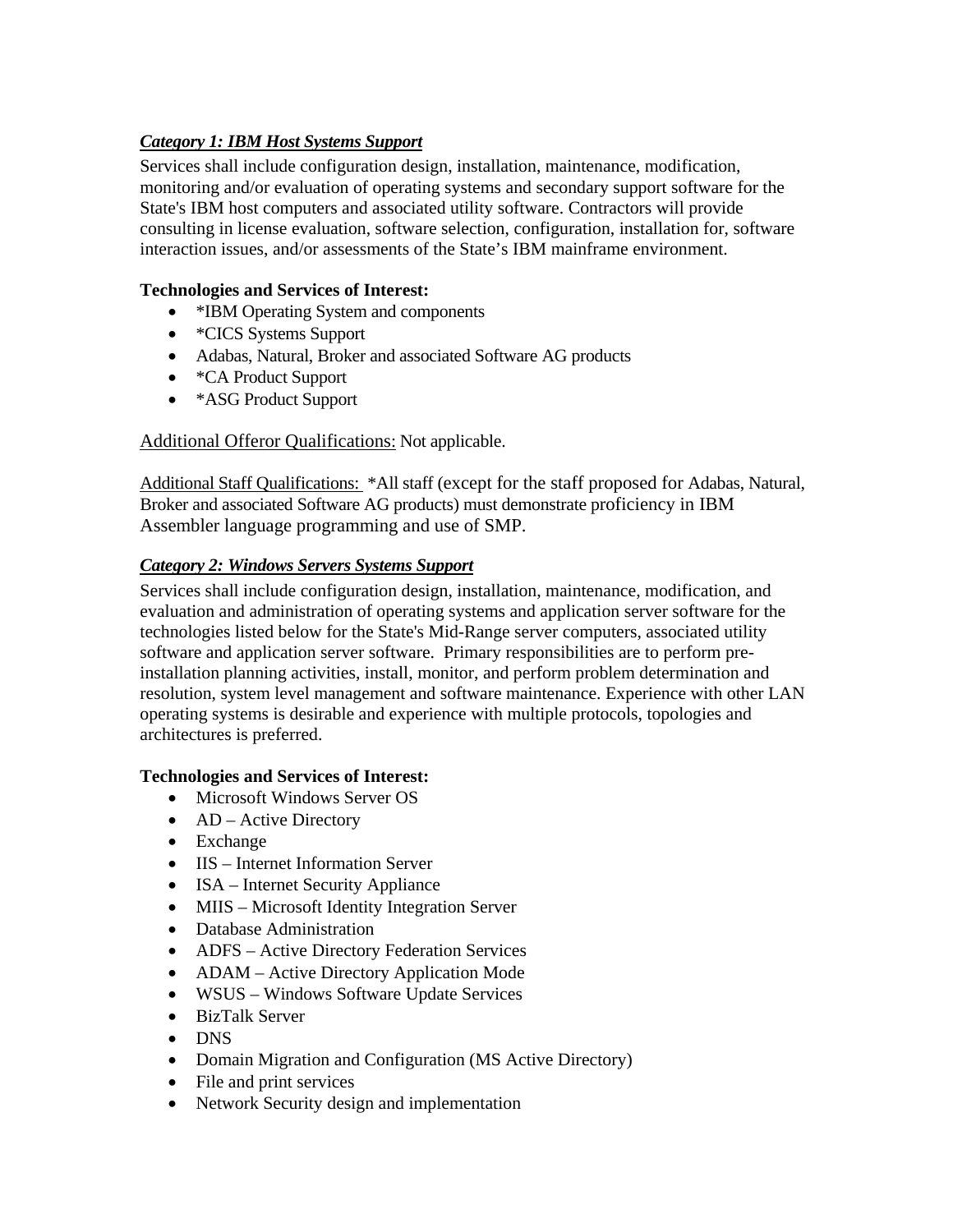- Mid-Tier Network Capacity Planning
- LANDesk
- Storage Management
- Microsoft SharePoint

Additional Offeror Qualifications: Not applicable.

Additional Staff Qualifications: Not applicable.

## *Category 3: Non- Windows Servers Systems Support*

Services shall include configuration design, installation, maintenance, modification, and evaluation and administration of operating systems and application server software for the technologies listed below for the State's Mid-Range server computers, associated utility software and application server software. Primary responsibilities are to perform preinstallation planning activities, install, monitor, and perform problem determination and resolution, system level management and software maintenance. Experience with other LAN operating systems is desirable and experience with multiple protocols, topologies and architectures is preferred. These server OS's include, but are not limited to, Solaris, Unix, Linux, and Netware.

## **Technologies and Services of Interest:**

- Solaris
- Linux
- Netware
- UNIX
- Apache Web Server
- UNIX Web Servers
- SUN Microsystems (iPlanet Messaging, Directory, Web Servers)
- IBM Websphere
- Database Administration
- Cold Fusion
- DNS
- Domain Migration and Configuration (MS Active Directory)
- File and print services
- Network Security design and implementation
- Mid-Tier Network Capacity Planning
- UNIX Shell Programming
- Storage Management
- Microsoft SharePoint

Additional Offeror Qualifications: Not applicable.

Additional Staff Qualifications: Not applicable.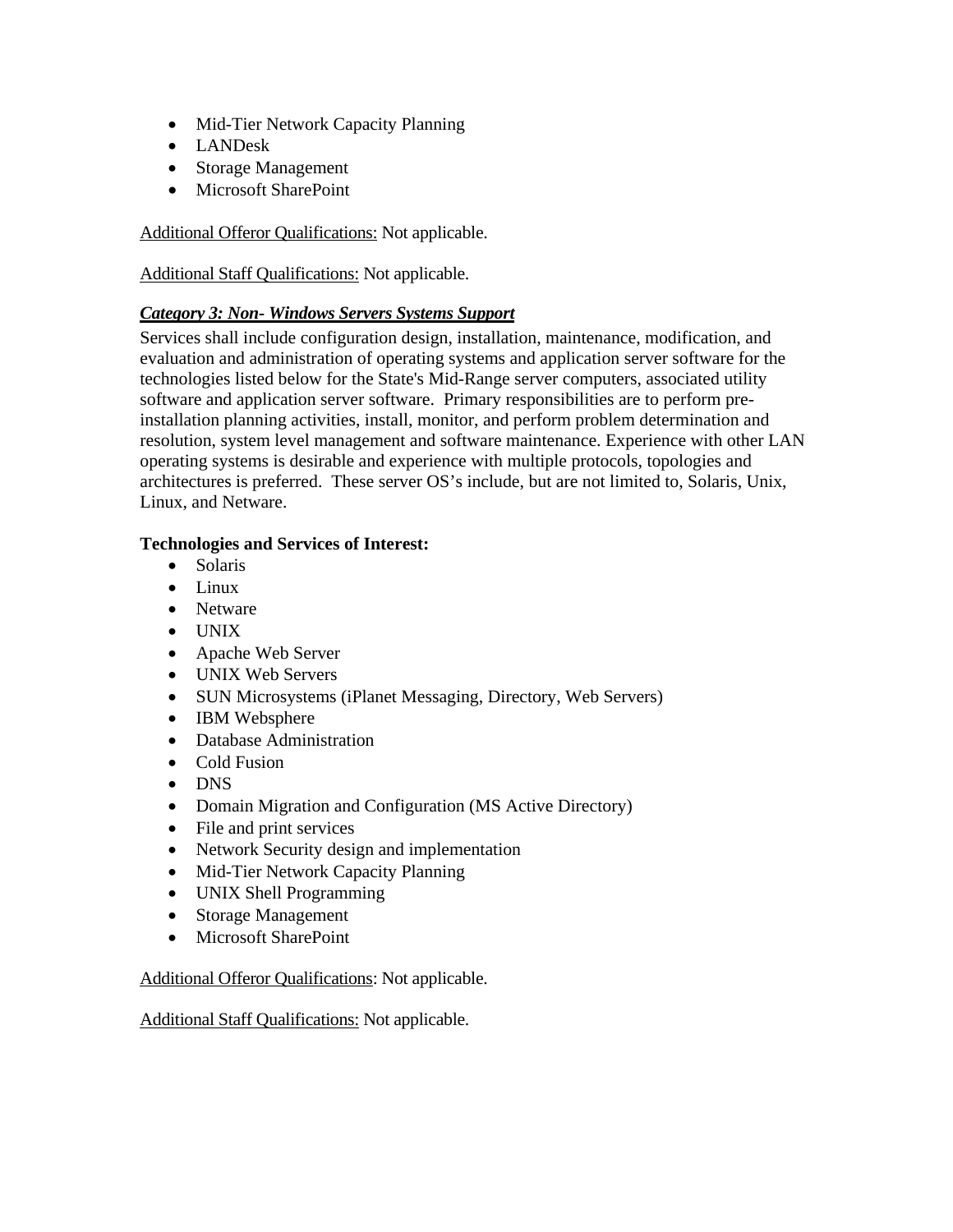## *Category 4: Data Center Consulting*

Provide consulting services related to data center assessments, capacity and acquisition planning, performance tuning, data center production efficiency, disaster recovery planning, physical data center security, benchmarking, and software licensing/product review.

#### **Technologies and Services of Interest:**

- Capacity Planning
- Facilities Planning
- Site Assessment
- Disaster Recovery & Business Continuity Resumption

Additional Offeror Qualifications: Experience with enterprise facilities comparable to the State of Alaska's Juneau Data center (Tier 4 as defined by the Uptime Institute).

#### Additional Staff Qualifications: Not applicable.

#### *Category 5: Security Consulting*

Provide security services, solutions and processes as they relate to telecommunication and information technology security. Security related tasks such as documentation, assessment, design, probes, audits and provide hands-on technology assistance with network and system security, processes and the development of policy recommendations.

Provide "real life" solutions and services based on the Security Domain Principals taught within the Certified Information Systems Security Professional (CISSP) certification program.

### **Category 5 Security Consulting has 5 SubCategories**

### **Subcategory 1 -Access Control and Application Security**

Provide Security solutions for Access Control

- 1. Access Control
	- a. Identify, Verify, Authorize
	- b. Accountability
	- c. Access Controls
		- i. Discretionary
		- ii. Mandatory
	- d. Lattices
	- e. Methods of Attack
- 2. Application Security
	- a. Application development issues
	- b. Agents and applets
	- c. Data warehousing concepts
	- d. Artificial Intelligence (AI) systems
	- e. System Development "life-cycle and security" models

Subcategory 2 -Business Continuity and Disaster Recovery Planning / Legal, Regulations, Compliance and Investigations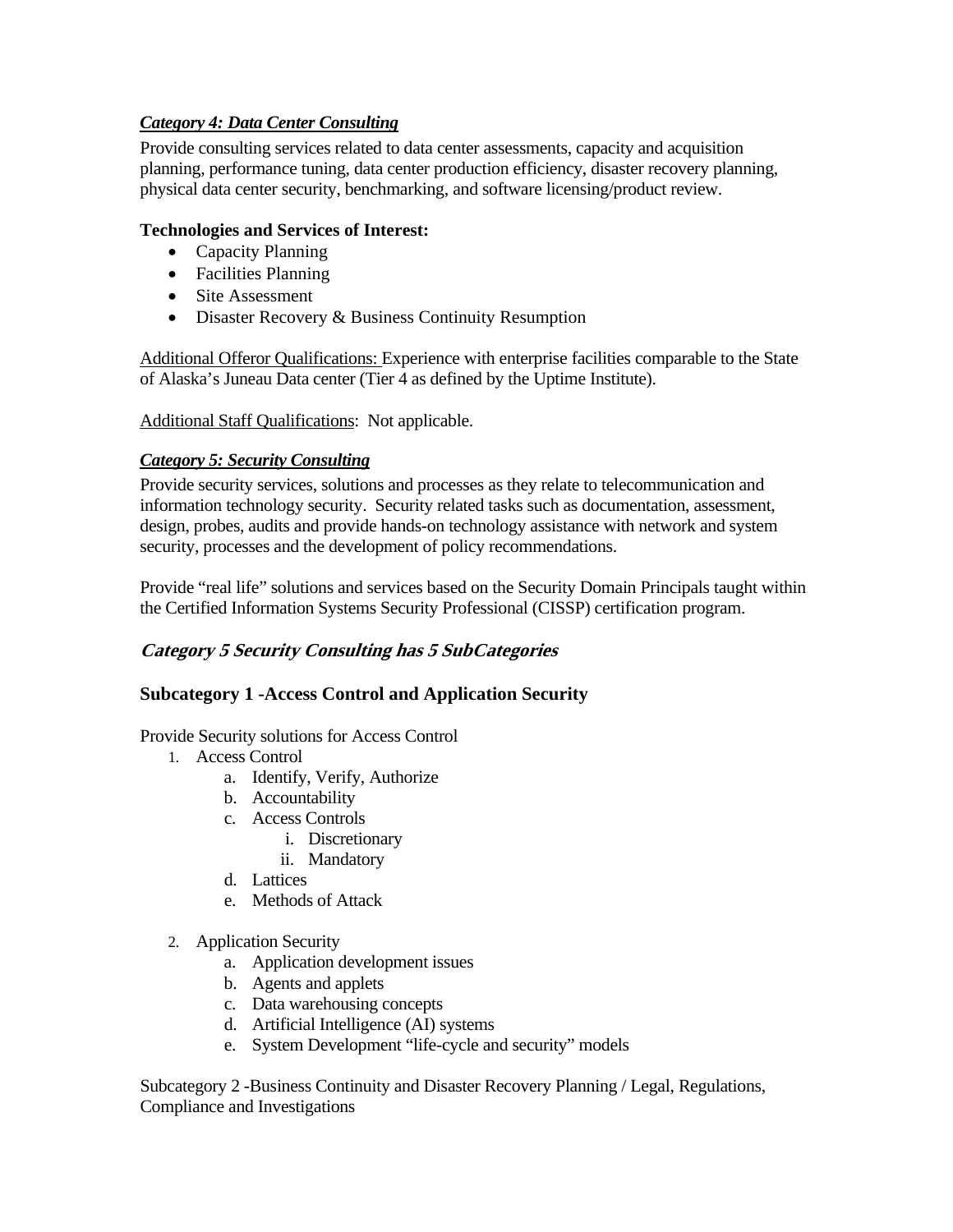- 1. Business Continuity and Disaster Recovery Planning
	- a. Business Continuity Planning (BCP)
	- b. Business Impact Analysis
	- c. Business Resumption Planning
	- d. Contingency Planning
	- e. Continuity of Operations Planning (COOP)
	- f. Critical Systems Planning
	- g. Critical Business Function Planning
	- h. Incident Response Planning
	- i. Disaster Recovery Planning
- 2. Legal, Regulations, Compliance and Investigations
	- a. Regulation and Compliance
	- b. Ethics
	- c. Laws
	- d. Computer Fraud and Abuse Act
		- i. State Computer Related Statutes
	- e. Proprietary Rights and Obligations
	- f. Software Licensing Issues
	- g. Criminal, Civil and Administrative Law
	- h. Legal Liability
	- i. Investigative Steps

Subcategory 3 -Information Security and Risk Management; Cryptography

- 1. Information Security and Risk Management
	- a. Security management concepts
	- b. Non-repudiation techniques and solutions
	- c. Security policies and procedures
	- d. Data Classification
	- e. Security Awareness and Training
- 2. Cryptography
	- a. Basic Cryptographic Concepts
	- b. Application of Public and Private Key Algorithms
	- c. Key distribution and Management
	- d. Methods of Attack
	- e. Digital Signatures

Subcategory 4 -Operations Security and Physical (Environmental) Security

- 1. Operations Security
	- a. Legal
	- b. Administrative
	- c. Operational Controls
	- d. Monitoring
	- e. Auditing
	- f. Reporting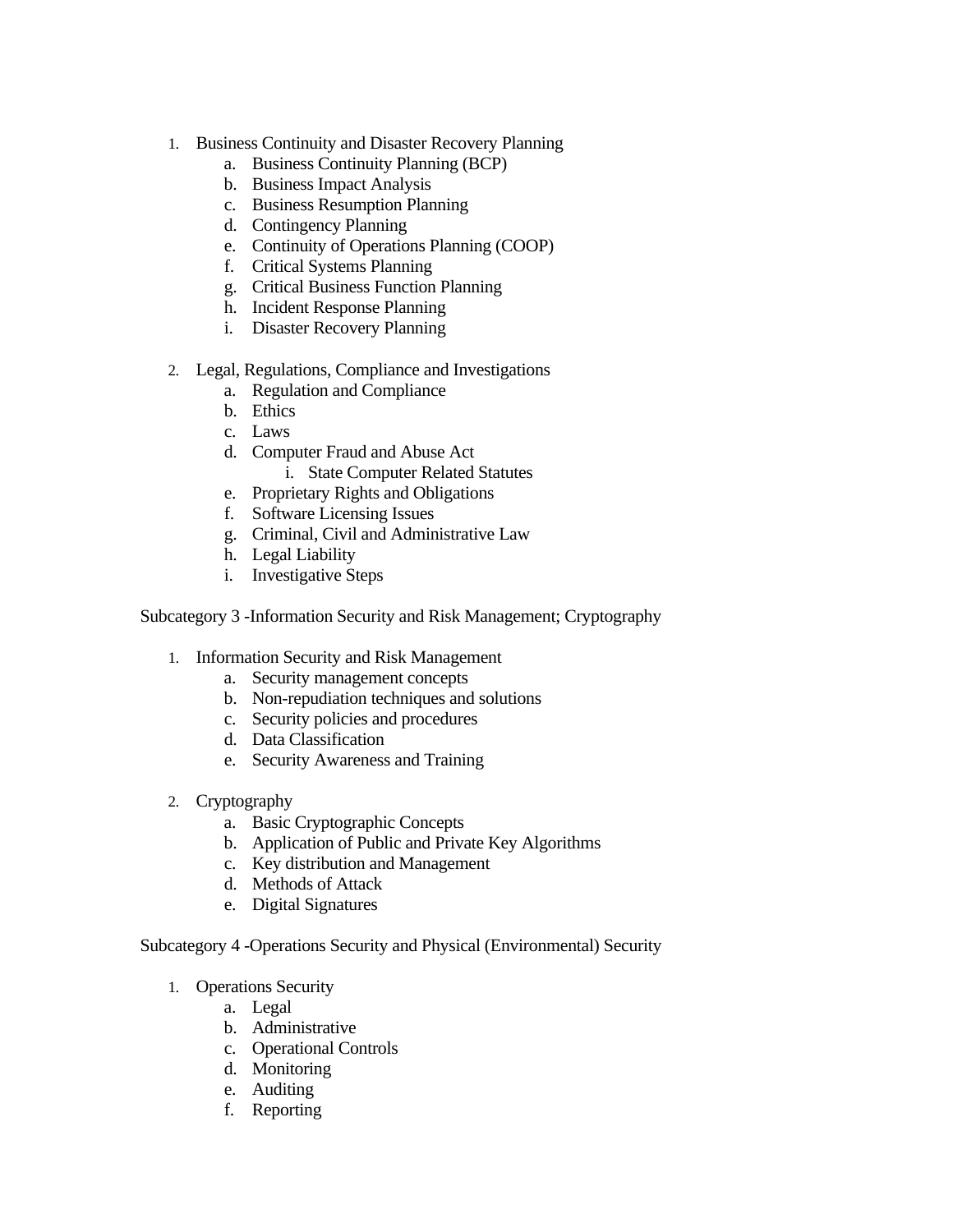- g. Roles and Responsibilities
- 2. Physical (Environmental) Security
	- a. Significant of Physical Security
		- i. Personal Safety
		- ii. Authorized Access
		- iii. Equipment Protection
		- iv. Information Protection
		- v. Availability
	- b. Deterrent Controls
	- c. Detective Controls
	- d. Preventive Controls
	- e. Administrative Controls

Subcategory 5 - Security Architecture and Design; Telecommunications and Network Security

- 1. Security Architecture and Design
	- a. Hardware
	- b. Firmware
	- c. Trusted Computing Base
	- d. Assurance Models
- 2. Telecommunication and Network Security
	- a. OSI and TCP Protocol Stacks
	- b. Communication media
	- c. Network Security
	- d. Firewalls, routers, Network Intrusion Prevention and general network devices
	- e. Secure Networks

Additional Offeror Qualifications. Must clearly understanding of how the National Institute of Standards and Technology are applied to government and be versed in the practical application of ISO 17799 and ISO 27001security standards.

Additional Staff Qualifications: Individual(s) providing security services must possess certification as a Certified Information Systems Security Professional (CISSP) or Certified Information Security Manager (CISM). They must be able to demonstrate the practical application, in the "real life" deployment, of security solutions within the security domain principals of the CISSP certification. Solutions recommended or deployed must meet or exceed Federal, State and Industry requirements and must fully comply with the State's Governance structure, policies, procedures, and directives.

Individuals must demonstrate system security administration skills, such as Microsoft OS, Sun Solaris, and/or LINUX, Cisco IOS, multiple enterprise class firewall technologies, security event logging, security event correlation, system hardening, heuristic based security solutions, proxy and wireless security services, policy development, security auditing, risk management, or other specialized security solutions and principle. Demonstrating a strong understanding of Cisco Security Solutions is also required.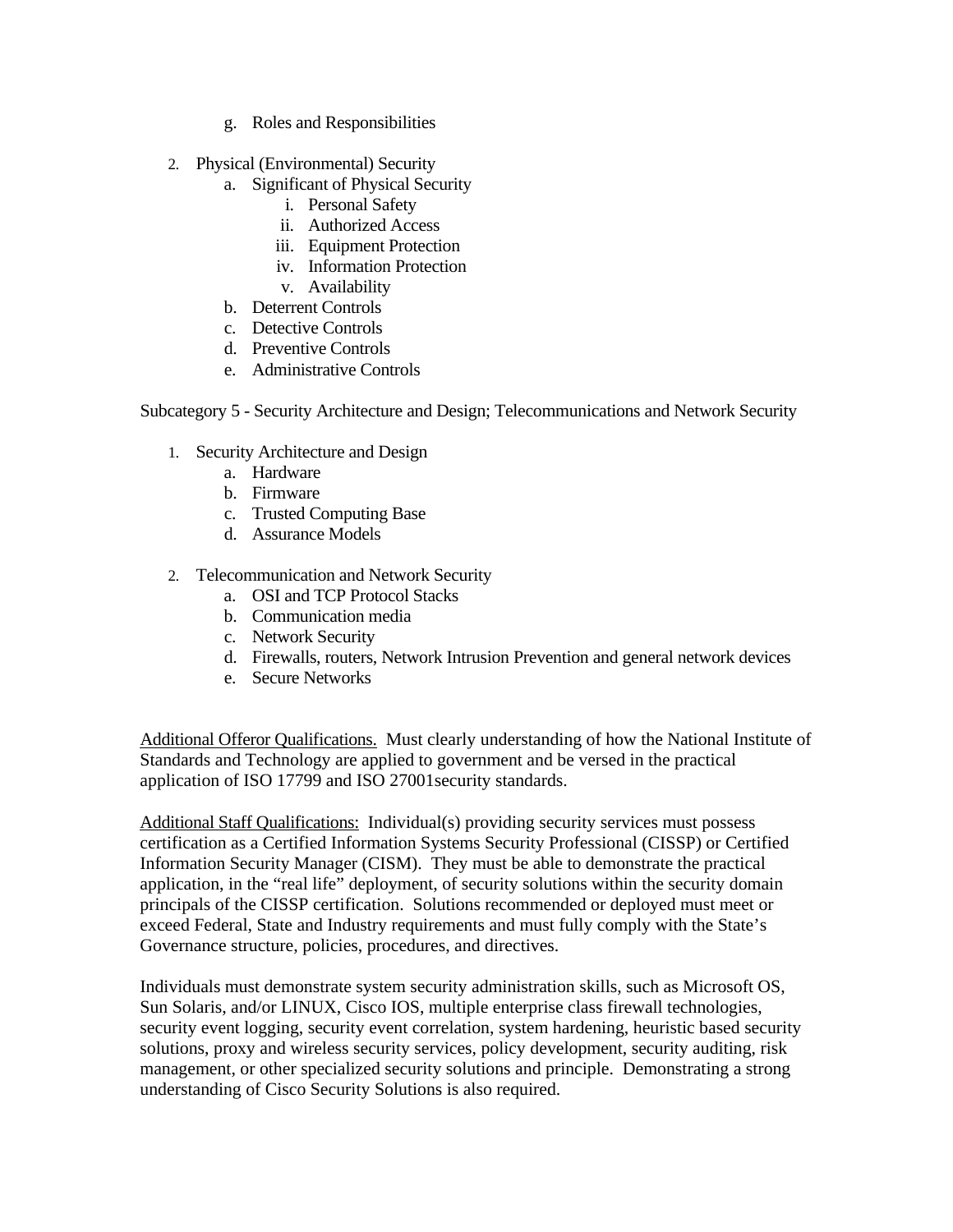## *Category 6: IT Management Consulting*

Offerer will provide guidance for senior managers in strategic analysis, process management, and financial planning.

### **Technologies and Services of Interest:**

- ITIL framework and methodology
- IT Strategic Planning (review of the organizations environment, setting strategic goals and their related objectives and defining an operational, management or annual plan)
- IT Financial Management (based cost management, asset management, benchmarking, capital budgeting, chargeback, contract management, cost accounting, cost allocation, expense management and financial planning & reporting)

Additional Offeror Qualifications: Not applicable.

Additional Staff Qualifications: Not applicable.

## *Category 7: IT Procurement and Grant Services*

Contractors will provide services to assist state agencies in defining, identifying, procuring, analyzing, selecting and negotiating, creating, and managing contracts for IT services, software and hardware. [Note: under this Category contractors will not be allowed to serve as the procurement authority and actually conduct procurements on behalf of the state.]

### **Technologies and Services of Interest:**

- Grant writing
- Scope definition
- Technology RFP development
- Business application procurement
- Industry and products research
- Contract negotiation assistance
- Contract administration assistance
- Contract development

Additional Offeror Qualifications: Offerors must demonstrate experience providing this type of procurement assistance from the government side of the process in excess of the State's limit on small procurements (\$50,000). Familiarity with Alaska's Procurement Code, regulations, and policies is preferred.

Additional Staff Qualifications: Not applicable.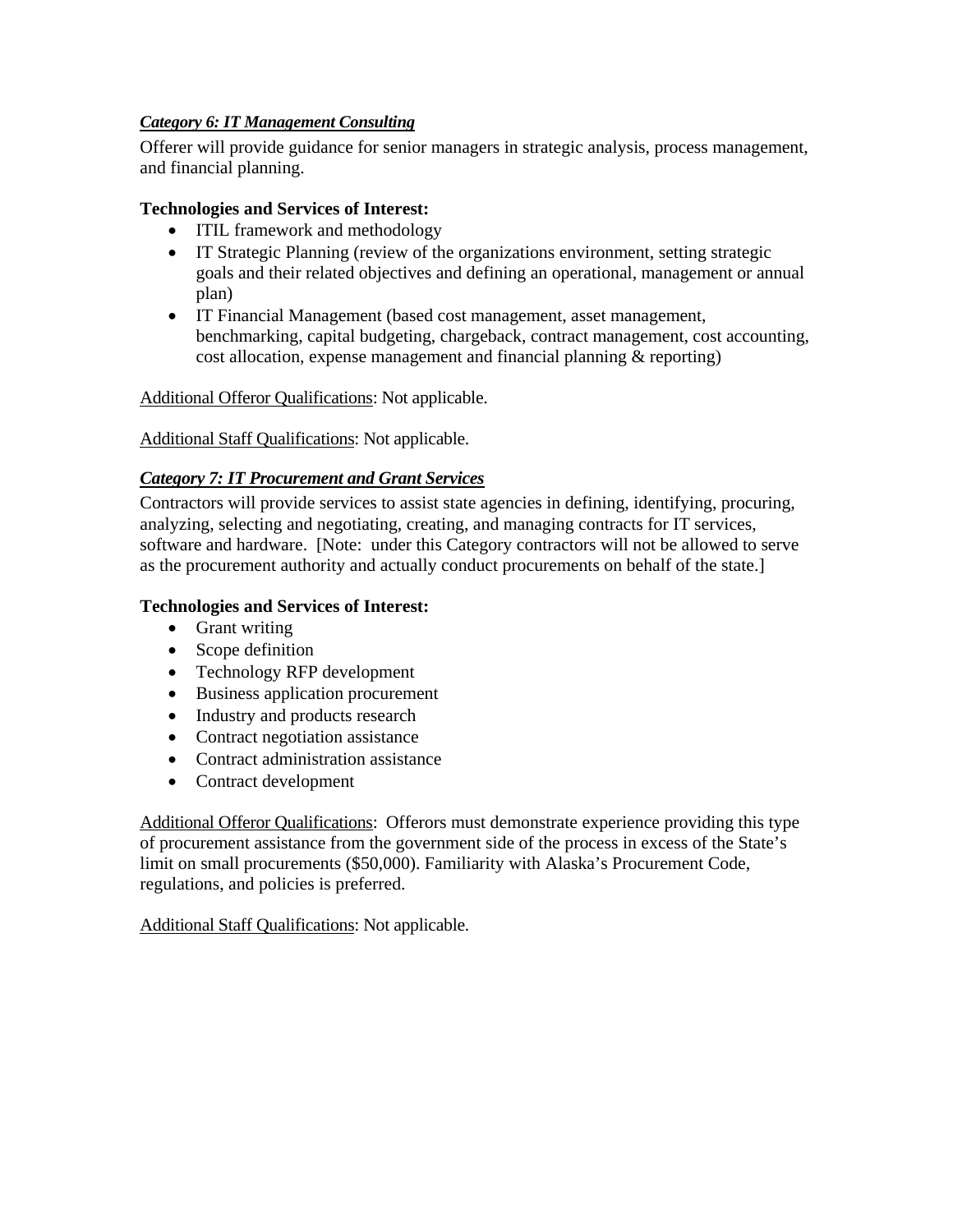# *Category 8: OS390 and Z/OS Mainframe Application Analysis, Design, and Programming*

Analysis and programming for mainframe applications programming covers the majority of language constructs currently in use at the State of Alaska. Services include requirements analysis, detailed specifications, programming, deployment, and maintenance of computer applications. Application development includes the complete life cycle involved in producing a computer application.

# **Technologies and Services of Interest:**

- Software AG Products and associated tools and features
- ADABAS Performance Analysis System (APAS)
- IBM's CICS Transaction Server & associated tools and features
- IBM's C  $&$  C++
- IBM's COBOL for z/OS
- IBM's DB2 Universal Database for  $z/OS$  & associated tools and features
- **IBM's Debug tool**
- IBM's Fault Analyzer
- IBM's High Level Assembler & Toolkit feature
- IBM's ISPF Productivity Tool
- IBM's Migration Utility for z/OS
- IBM's Tivoli and associated tools and features
- IBM's Websphere Application Server & associated products
- IBM's z/OS & associated products
- IBM's z/OS communication server
- IBM's z/VM & associated products
- SAS

Additional Offeror Qualifications: Not applicable.

Additional Staff Qualifications: Not applicable.

# *Category 9: Distributed Application Analysis, Design, and Programming*

Analysis and programming for distributed systems application development for the State of Alaska. Services include requirements analysis, detailed specifications, programming, deployment, and maintenance of computer applications. Application development includes the complete life cycle involved in producing a computer application.

# **Technologies and Services of Interest:**

- Requirements analysis and detailed specifications
- Data modeling
- Logical and physical database design
- Data warehouse analysis
- Web application programming
- Web application user interface programming (thin or thick clients with dynamic HTML and interaction with server side code and data)
- Client-server application analysis and programming
- Object oriented language analysis and programming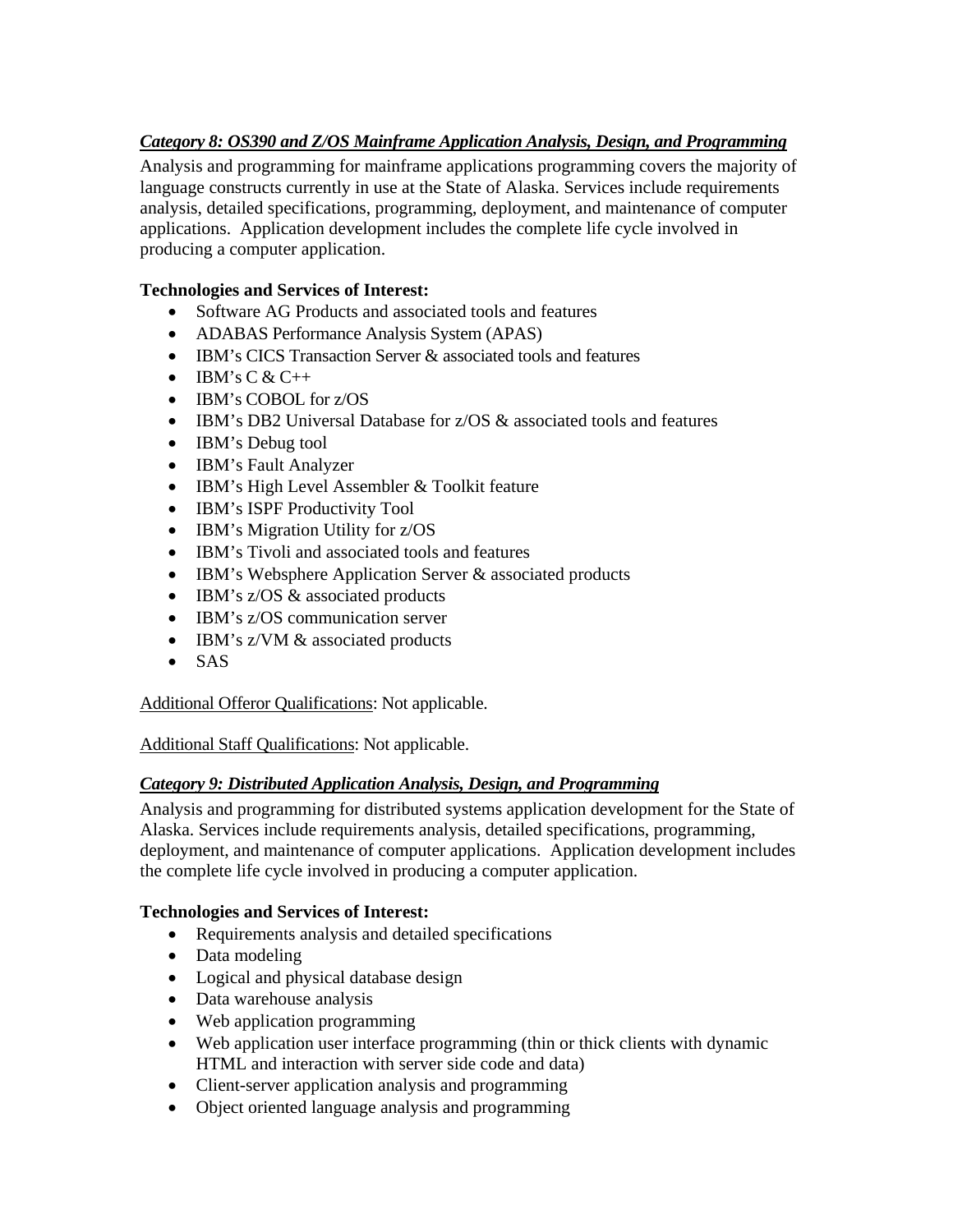- SQL programming (SQL Server or Oracle)
- LDAP interfaces
- XML(SOAP, XSLT, SAML, DOM) expertise
- Documentation

Additional Offeror Qualifications: Not applicable.

Additional Staff Qualifications: Not applicable.

### *Category 10 Document Management, Image Management, & Content Management*

Provide consulting support for the full spectrum of services for document, records, imaging, and content management solutions. This may include, but is not limited to, requirements definition, architecture determination, product evaluation, systems and workflow analysis, detail design, installation, configuration, applications implementation, programming, training, and ongoing operational support for maintenance, capacity planning, administration, and troubleshooting.

### **Technologies and Services of Interest:**

- Stellent products
- Document and Data capture services
- Imaging Management
- Content management
- Records Management
- Kofax Ascent Capture

Additional Offeror Qualifications: Offerors may add Kofax to their list of services provided they can demonstrate substantial prior experience in this area. Substantial experience means at least 1 mid-sized content management project of duration greater than three (3) months that for which the Firm had Kofax implementation responsibility within the last two (2) years.

Additional Staff Qualifications: Not applicable.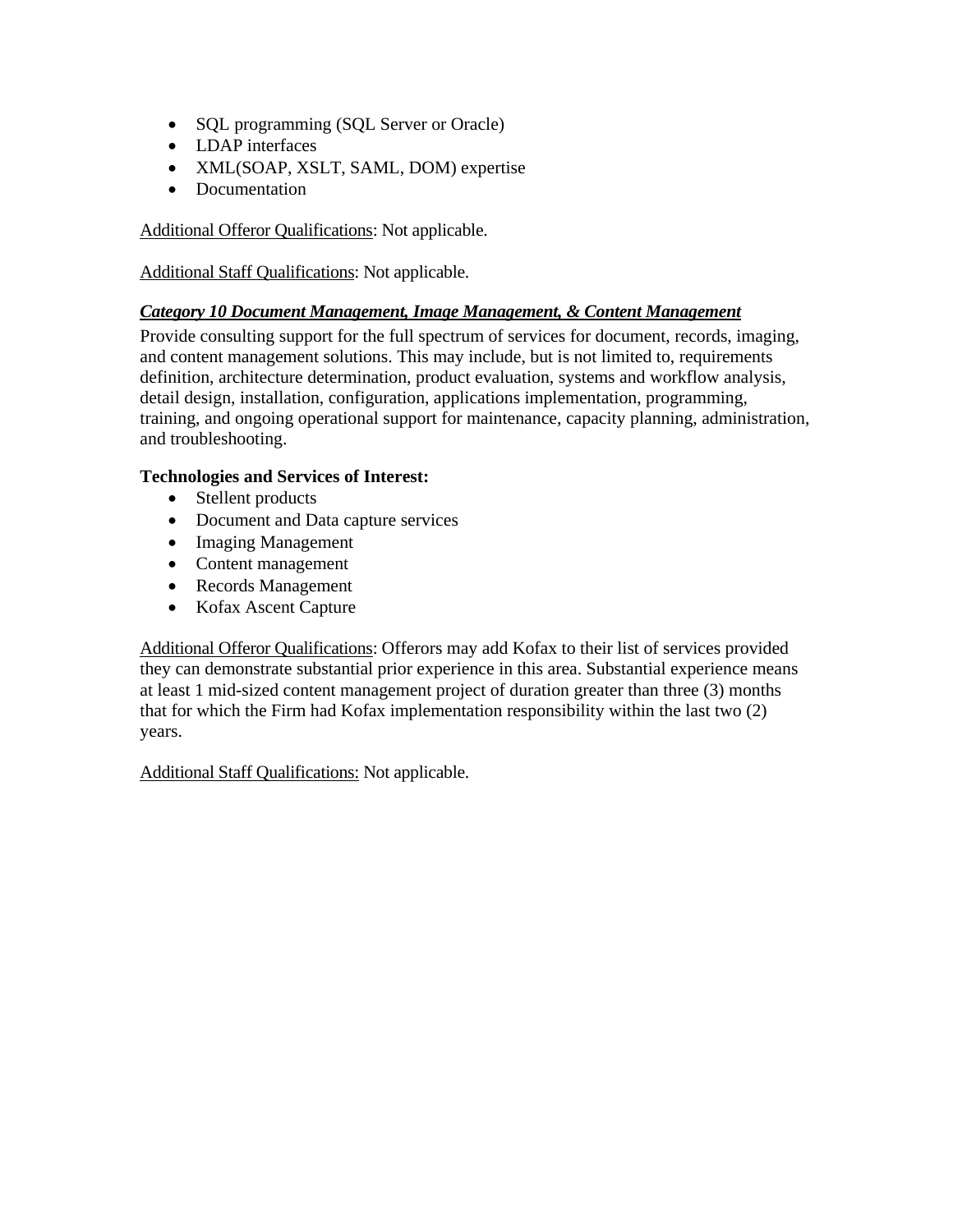# *Category 11: Geographic and Spatial Information Systems*

Services in this category generally fall into two areas:

Services related to data genesis, manipulation, and hardcopy representation and services related to Systems, Database, Application design and development. These may include effectively handling a variety of data (topographic, hydrologic, geologic, environmental, population, land ownership, etc.) to meet needs specified by Task Order. Offerors must be able to interpret statistical geographical data on environmental resources in ways relevant to borough, municipal and regional planning.

## **Technologies and Services of Interest:**

- Spatial data migration, transformation and integration
- Acquisition ( data collection, aerial photography, satellite imaging)
- Map production
- Analytical spatial services
- Commercial product training
- Problem analysis & solution recommendation
- Systems, database, and application design & development
- Commercial product mentoring
- GIS database and application design & development
- ESRI
- Oracle Spatial

Additional Offeror Qualifications: Not applicable.

Additional Staff Qualifications: Not applicable.

### *Category 12: Project Management*

Project Managers will provide management of integration, scope, time, cost, quality, human resources, communication and risks for IT related projects.

### **Technologies and Services of Interest:**

• PMI

Additional Offeror Qualifications: Must show familiarity with IEEE 1058.1-1998.

Additional Staff Qualifications: Certified Project Managers with a level of certification comparable to the Project Management Institute PMP certification.